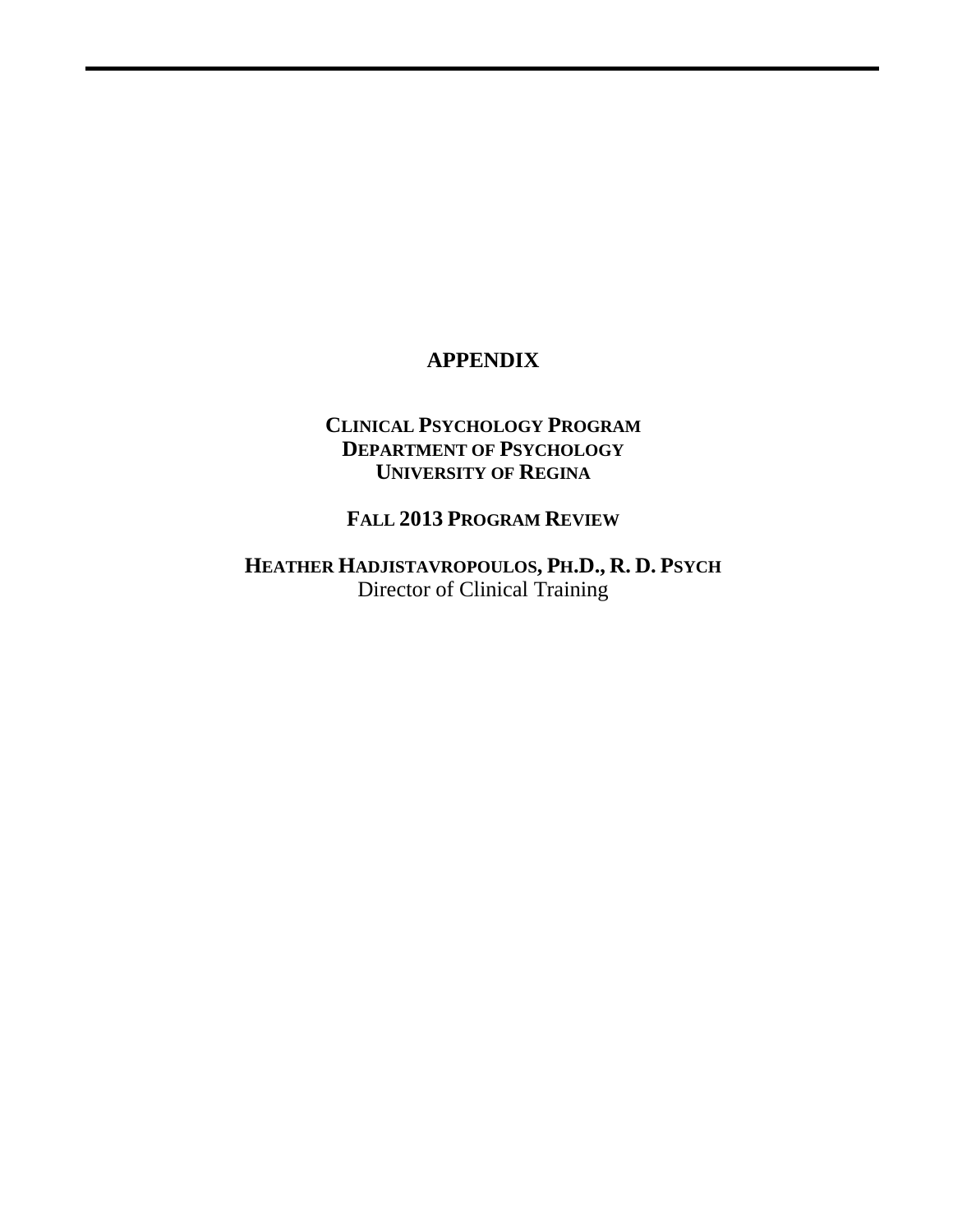#### **Overview of Review**

CPA encourages us to evaluate our program on a regular basis. The purpose of this report is to review the goals, objectives and outcomes of the Clinical Psychology Program. Please send comments and feedback to [hadjista@uregina.ca.](mailto:hadjista@uregina.ca)

#### **Research**

*Research Goals:* We strive to prepare students to have an understanding and respect for both basic and applied research. We subscribe to the views that the clinical scientist, who is competently trained in practice, makes the most significant contributions to clinical research; and the practitioner, who is familiar with the body of basic and applied research, and, who can critically evaluate research findings makes the soundest contributions to society and the profession.

*Research Objectives:* To meet the above goals, students: 1) take courses in research methods and statistics and gain experience in program evaluation; 2) take clinical courses that incorporate research literature; 3) complete an M.A. thesis and Ph.D. dissertation; and 4) participate in faculty research projects.

|                            | 2004- | $2005 -$ | 2006- | $2007 -$ | 2008- | 2009- | $2010 -$ | $2011 -$ | 2012- | <b>CPA Stats</b> |
|----------------------------|-------|----------|-------|----------|-------|-------|----------|----------|-------|------------------|
|                            | 2005  | 2006     | 2007  | 2008     | 2009  | 2010  | 2011     | 2012     | 2013  | 2006-2007        |
| Research Methods course    | 90%   | 92%      | 90%   | 90%      | 88%   | 91%   | 91%      | 91%      | 94%   |                  |
| average                    |       |          |       |          |       |       |          |          |       |                  |
| Statistics course average  | 83%   | 88%      | 90%   | 95%      | 85%   | 86%   | 91%      | 88%      | 92%   |                  |
| Students with at least one | 66.6% | 72%      | 89%   | 77%      | 92%   | 97%   | 95%      | 92%      | 100%  | 59%              |
| conference presentation    |       |          |       |          |       |       |          |          |       |                  |
| Students with at least one | 48.5% | 53%      | 56%   | 66%      | 64%   | 69%   | 71%      | 69%      | 82%   | 40%              |
| refereed publication       |       |          |       |          |       |       |          |          |       |                  |
| Students holding RA        | 50%   | 70%      | 71%   | 77%      | 76%   | 61%   | 67%      | 73%      | 59%   | 33%              |
| positions*                 |       |          |       |          |       |       |          |          |       |                  |
| Students with major        | 31%   | 56%      | 64%   | 65%      | 45%   | 55%   | 50%      | 63%      | 56%   | 37%              |
| external funding*, **      |       |          |       |          |       |       |          |          |       |                  |
| Students with Faculty of   | 45%   | 70%      | 61%   | 73%      | 45%   | 61%   | 70%      | 69%      | 74%   | 33%              |
| Graduate Studies &         |       |          |       |          |       |       |          |          |       |                  |
| Research(FGSR) funding*    |       |          |       |          |       |       |          |          |       |                  |

*Outcomes:* The following are some indicators that represent how we are doing in this area:

excludes students who are on or have completed the predoctoral internship

\*\* includes both tri-council funding and other major external funding

#### **Clinical Practice**

*Clinical Practice Goals:* Students will be trained to be competent in assessment, diagnosis, and intervention. In each area, students will gain competency in the development and maintenance of interpersonal relationships, including competency in working with diverse groups. It is recognized, however, that the field of clinical psychology is diverse and no single practitioner can master all areas. Students will be taught to recognize their skills and when appropriate refer to colleagues who have the requisite skills.

*Clinical Practice Objectives:* Students will meet the clinical goals by: 1) completing course work in psychopathology, assessment and interventions exposing students to more than one theoretical orientation and skills for working with both adults and children and diverse populations; 2) carrying out at least 2700 hours of clinical training under supervision; and 3) completing comprehensive exams that require an oral case presentation, a review paper on a clinical topic, and an ethics oral exam.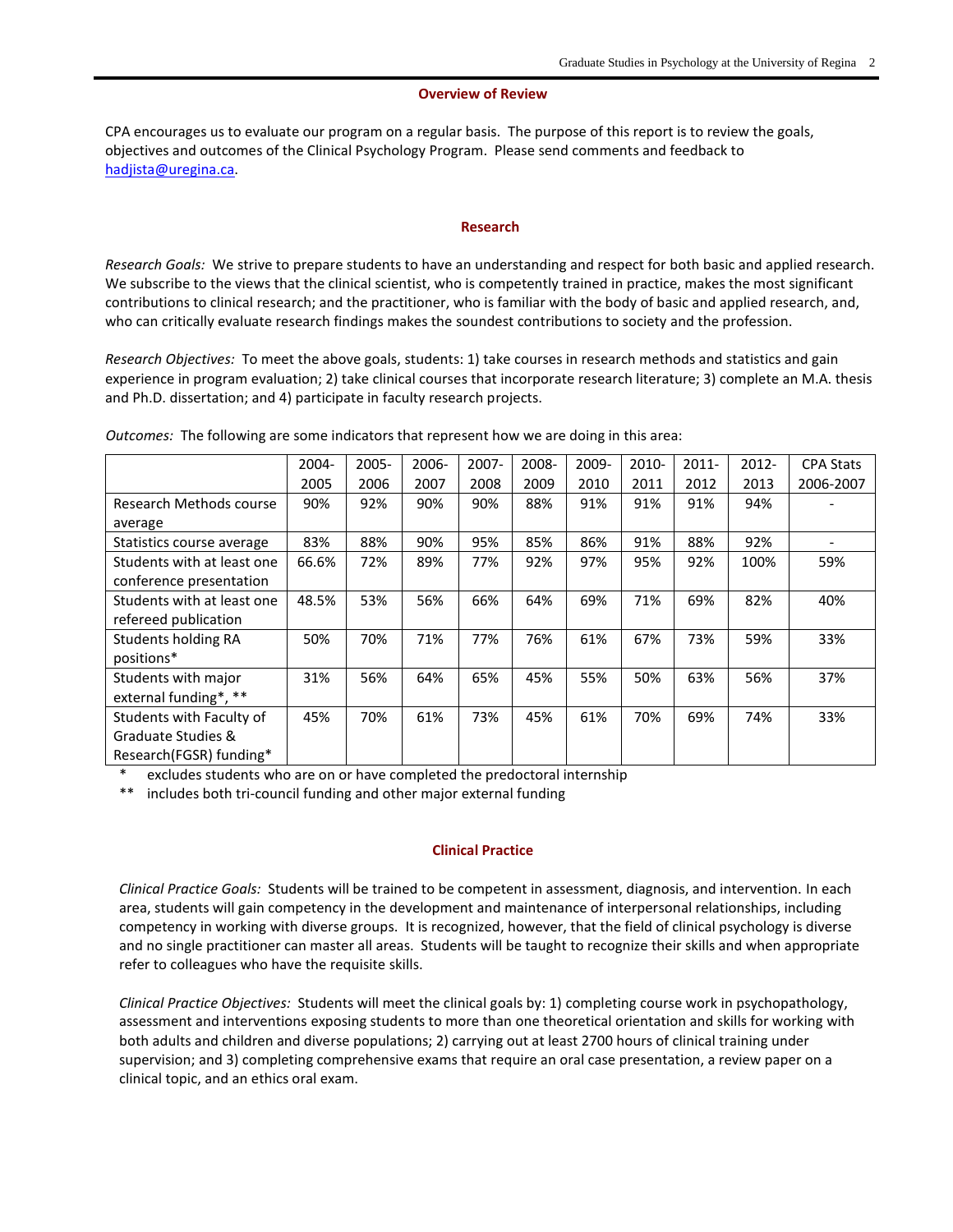|                         | $2004 -$ | $2005 -$  | 2006-   | $2007 -$                 | 2008-     | 2009-     | 2010-       | $2011 -$        | $2012 -$  |
|-------------------------|----------|-----------|---------|--------------------------|-----------|-----------|-------------|-----------------|-----------|
|                         | 2005     | 2006      | 2007    | 2008                     | 2009      | 2010      | 2011        | 2012            | 2013      |
| Psychopathology         | 86.5%    | 88.2%     | 87%     | 86%                      | 85%       | 89%       | 87%         | 87%             | 87%       |
| Assessment I            | 87.5%    | 87.5%     | 88%     | 78%                      | 84%       | 88%       | 89%         | 87%             | 89%       |
| Assessment II           |          | 87.8%     |         | 86%                      |           | 88%       |             | 88%             |           |
| Interventions I         | 84.5%    | 83.4%     | 85%     | 84%                      | 84%       | 84%       | 85%         | 86%             | 86%       |
| Interventions II        | 91.0%    |           | 86%     | $\overline{\phantom{0}}$ | 85%       |           | 87%         |                 | 87%       |
| Percentage              | 100%     | 100%      | 100%    | 100%                     | 75%       | 100%      | 100%        | 80%             | 100%      |
| <b>Students Matched</b> |          | (81%      | (77%    | (79%                     | (86%      | (75%      | (one non    | (73% of         | (84% of   |
| (includes those)        |          | matched   | matched | matched                  | Canadian  | Canadian  | accredited  | Canadian        | Canadian  |
| matched through         |          | by AAPIC) | by      | b٧                       | students  | students  | match)      | <b>Students</b> | students  |
| clearing house)         |          |           | AAPIC)  | AAPIC)                   | matched   | matched   | compared to | matched         | matched   |
|                         |          |           |         |                          | by AAPIC) | by AAPIC) | 83% match   | by APPIC)       | by APPIC) |

*Outcomes:* Some indicators of our success in this area are:

 $\mathsf I$ 

| <b>Predoctoral Residencies</b> |        |                                                                                                      |
|--------------------------------|--------|------------------------------------------------------------------------------------------------------|
| 2013-2014                      | п      | Vancouver Coastal Health                                                                             |
|                                | □      | Royal Ottawa Health Care Group                                                                       |
|                                | □      | Ottawa Hospital Health and Rehabilitation Psychology                                                 |
|                                | □      | Regina Qu'Appelle Health Region (2)                                                                  |
| 2012-2013                      | □      | Calgary Health Region                                                                                |
|                                | □      | Royal Ottawa Health Care Group                                                                       |
|                                | □      | Regina Qu'Appelle Health Region (primary rotation: Functional Rehab Program)                         |
|                                | □      | Regina Qu'Appelle Health Region (primary rotation: WRC Children's Program)                           |
| 2011-2012                      | □      | University of Manitoba, Department of Clinical Health Psychology, Winnipeg, MB                       |
|                                | □      | <b>UBC Counselling Services</b>                                                                      |
|                                | □      | BC Mental Health and Addiction Services, Clinical Child and Adolescent Track, BC Children's Hospital |
| 2010-2011                      | □      | Centre for Addiction & Mental Health - Clarke Division - Toronto, ON                                 |
|                                | □      | Millard Health Centre, Edmonton Alberta                                                              |
|                                | □      | Ongwanada: Kingston Internship Consortium                                                            |
|                                | □      | Queen Elizabeth II Health Sciences Center, Halifax, NS                                               |
|                                | □      | Regina Qu'Appelle Health Region (2)                                                                  |
|                                | □      | Saskatoon Health Region, Saskatoon, SK (2)                                                           |
| 2009-2010                      | □      | Calgary Health Region (2)                                                                            |
|                                | □      | University of Manitoba, Department of Clinical Health Psychology, Winnipeg, MB                       |
| 2008-2009                      | $\Box$ | Ottawa Hospital                                                                                      |
|                                | □      | Royal Ottawa Mental Health Centre                                                                    |
|                                | □      | Regina Qu'Appelle Health Region                                                                      |
| 2007-2008                      | $\Box$ | Edmonton Consortium Clinical Psychology Residency                                                    |
|                                | □      | Regina Qu'Appelle Health Region                                                                      |
| 2006-2007                      | $\Box$ | Queen Elizabeth II Health Sciences Center, Halifax, NS (2)                                           |
|                                | □      | Saskatoon Health Region                                                                              |
|                                | □      | University of Manitoba, Department of Clinical Health Psychology, Winnipeg, MB                       |
| 2005-2006                      | □      | University of Manitoba, Department of Clinical Health Psychology, Winnipeg, MB                       |
|                                | □      | Centre for Addiction & Mental Health - Clarke Division - Toronto, ON                                 |
|                                | □      | Queen Elizabeth II Health Sciences Center, Halifax, NS                                               |
|                                | □      | River Valley Health Internship, Fredericton, NB                                                      |
| 2004-2005                      | □      | Central California Psychology Internship Consortium Association, Fresno, CA                          |
|                                | □      | Department of Corrections, Mental Health Services Division, Salinas Valley State Prison, Soledad, CA |
|                                | □      | Saskatoon Health Region, Saskatoon, SK                                                               |
|                                | □      | St. Joseph's Healthcare, Hamilton, ON                                                                |
|                                | □      | Annapolis Valley Health - Valley Regional Hospital, Kentville, NS                                    |
|                                |        |                                                                                                      |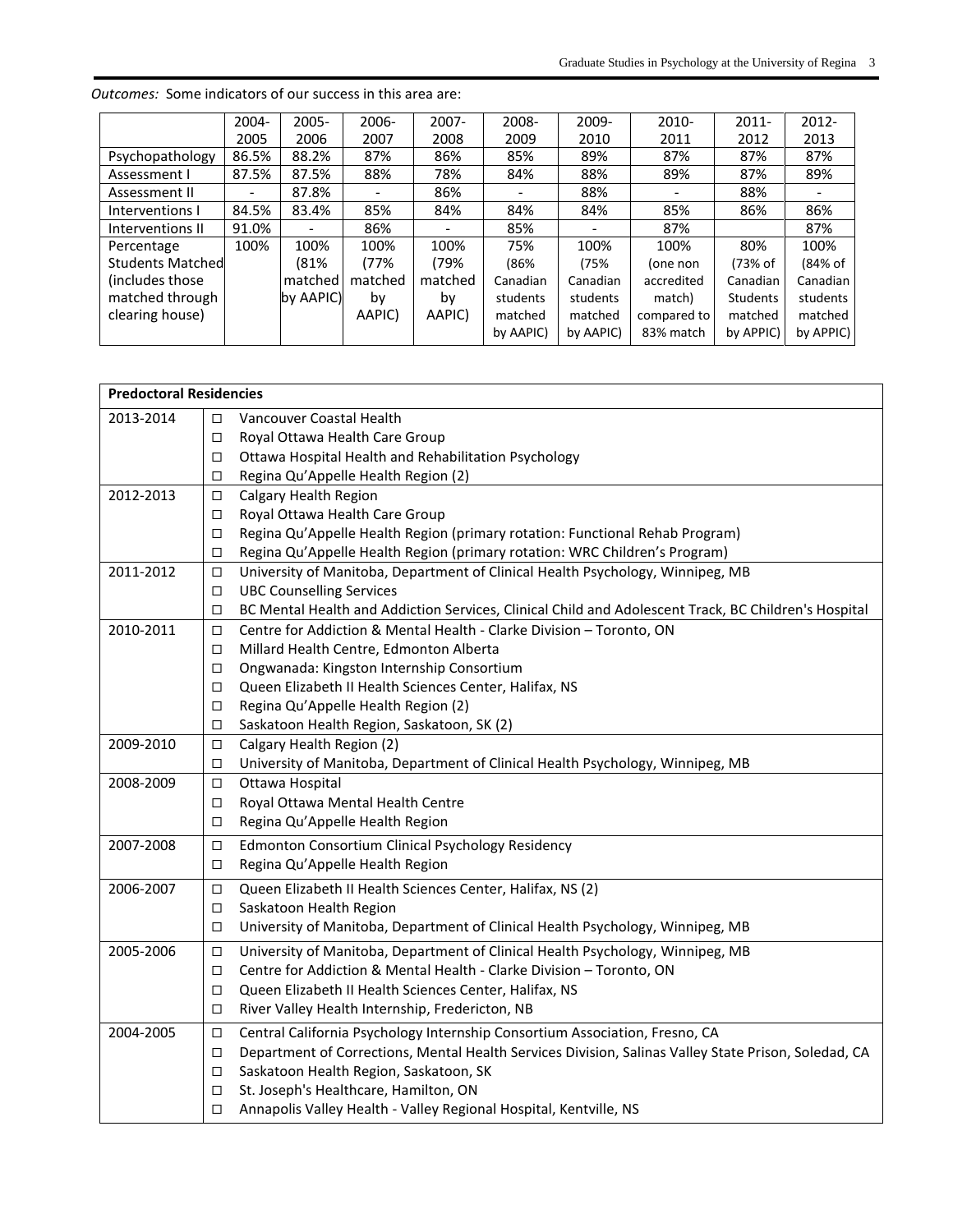## **Knowledge**

*Knowledge Goals:* Students will gain a working understanding of biological, social, cognitive and affective bases of behaviour as well as individual differences, statistics and research methods. A more thorough knowledge of personality, psychopathology, assessment, diagnostics, intervention, ethics and professional behaviour will be obtained.

*Knowledge Objectives:* To meet the knowledge goals students: 1) complete course work at the graduate level in all of the above areas, 2) gain knowledge through clinical experiences, and 3) complete comprehensive exams.

*Outcomes:* Indicators of success are reflected in course work completion noted above but also in marks for the following courses:

|                   | 2004- | 2005- | 2006- | 2007- | 2008- | 2009- | 2010- | $2011 -$ | 2012- |
|-------------------|-------|-------|-------|-------|-------|-------|-------|----------|-------|
|                   | 2005  | 2006  | 2007  | 2008  | 2009  | 2010  | 2011  | 2012     | 2013  |
| 803               | 92.3% | 89.6% |       | 91%   |       | 91%   |       | 91%      |       |
| (Psychometrics)   |       |       |       |       |       |       |       |          |       |
| 845 or 847        |       | 86.8% |       | 88%   | 89%   | 85%   |       | 90%      | 82%   |
| (Neuropsychology) |       |       |       |       |       |       |       |          |       |
| 881 (Information  | 80.0% | 88.5% | 87%   | 86%   | 86%   | 85%   | 86%   | 88%      |       |
| Processing)       |       |       |       |       |       |       |       |          |       |
| 820 (Social)      | 91.7% |       | 89%   |       | 86%   |       | 91%   |          | 88%   |

### **Ethics and Professional Conduct**

*Ethics and Professional Conduct Goals:* Students will be prepared to be ethical and professional in their research, clinical, and teaching activities, and sensitive to issues of racial and cultural diversity and individual differences.

*Ethics and Professional Conduct Objective:* To meet the ethical goals of our program, students: 1) take a course in professional ethics, 2) are exposed to diverse clients at clinical training sites (over 2700 hours of clinical training), 3) complete an oral ethics exam as part of the comprehensive examination process, and 4) apply for ethics approval for M.A. and Ph.D. research.

*Outcomes:* This is measured through the following:

|                     | 2004- | 2005- | 2006- | 2007- | 2008- | 2009- | 2010- | $2011 -$ | 2012- | <b>CPA</b> |
|---------------------|-------|-------|-------|-------|-------|-------|-------|----------|-------|------------|
|                     | 2005  | 2006  | 2007  | 2008  | 2009  | 2010  | 2011  | 2012     | 2013  | 2006-2007  |
| 806 Ethics          | 95%   | 85%   | 85%   | 86%   | 88%   | 85%   | 89%   | 86%      | 85%   |            |
| Average             |       |       |       |       |       |       |       |          |       |            |
| Supervised          | 1439  | 1547  | 1604  | 1456  | 1334  | 1389  | 1739  | 1595     | 1709  | 1552       |
| clinical hours      |       |       |       |       |       |       |       |          |       |            |
| when applied        |       |       |       |       |       |       |       |          |       |            |
| to internship       |       |       |       |       |       |       |       |          |       |            |
| <b>Direct Hours</b> |       |       |       |       |       | 411   | 527   | 648      | 538   |            |
| Supervision         |       |       |       |       |       | 217   | 250   | 204      | 243   |            |
| <b>Hours</b>        |       |       |       |       |       |       |       |          |       |            |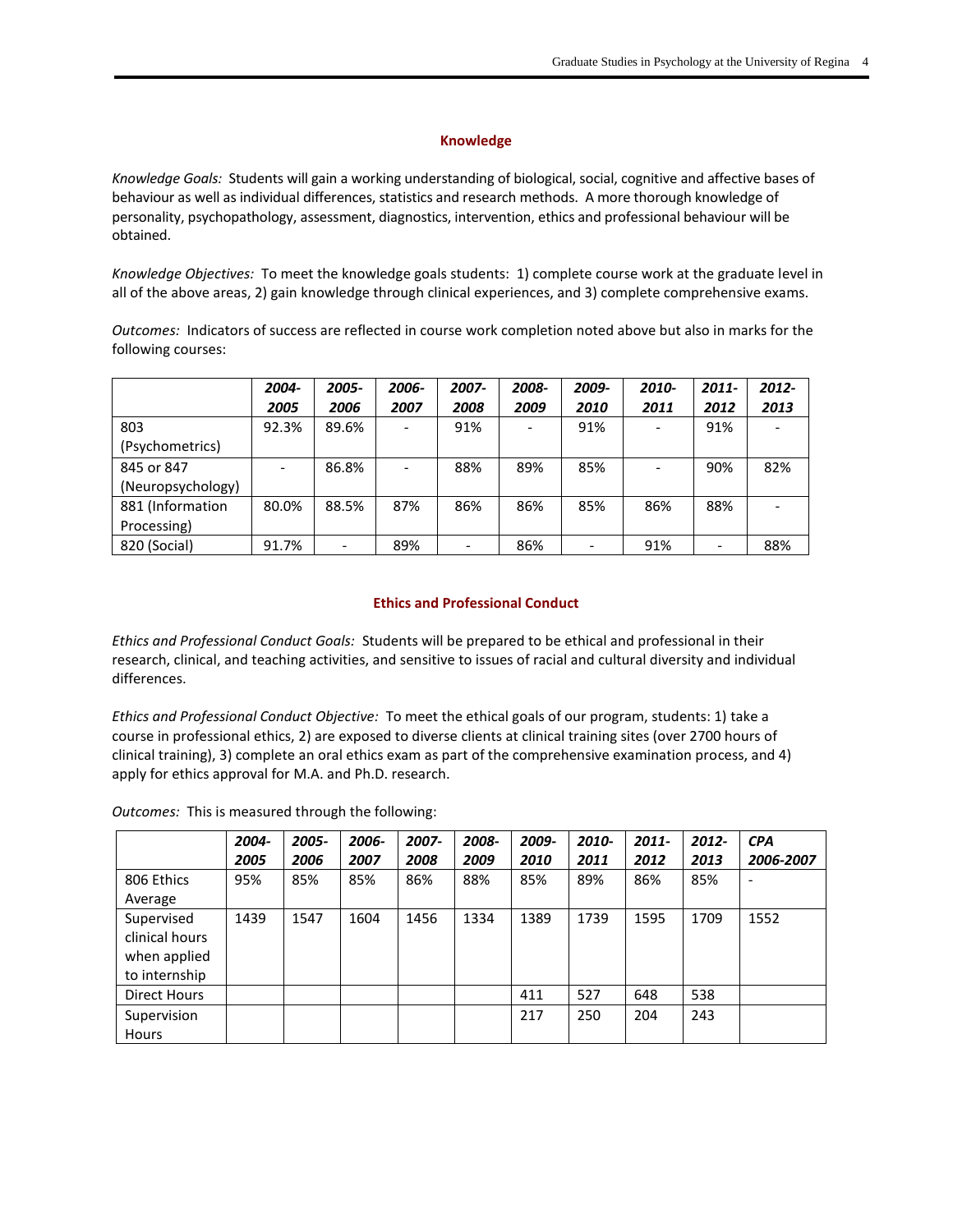## **Leadership**

*Leadership Goals:* Students will gain experiences that prepare them to take leadership roles and contribute to psychology as a profession.

*Leadership Objectives:* Students complete a seminar in professional issues at the PhD level and are encouraged to: 1) present and publish their work, 2) attend professional seminars and conferences when possible; 3) gain experience in supervision of junior students; 4) obtain experience as teaching assistants or sessional instructors; 5) be active in the department and the PGSA and the community, and 6) be members of the Canadian Psychological Association or other professional organizations.

*Outcomes:* Indicators of outcome in this area are seen through examination of students enrolled each year:

|                     | 2004- | 2005- | 2006- | 2007- | 2008- | 2009- | 2010- | $2011 -$ | $2012 -$ | CPA 2006-  |
|---------------------|-------|-------|-------|-------|-------|-------|-------|----------|----------|------------|
|                     | 2005  | 2006  | 2007  | 2008  | 2009  | 2010  | 2011  | 2012     | 2013     | 2007 Stats |
| Conference          | 72%   | 89%   | 77%   | 83%   | 92%   | 97%   | 95%   | 92%      | 100%     | 60%        |
| Presentations       |       |       |       |       |       |       |       |          |          |            |
| <b>Publications</b> | 53%   | 56%   | 66%   | 56%   | 64%   | 69%   | 71%   | 69%      | 82%      | 40%        |
| TA/Sessional        | 69%   | 57%   | 58%   | 43%   | 34%   | 51%   |       | 50%      | 56%      | 40%        |
| Positions           |       |       |       |       |       |       |       |          |          |            |
| Professional Org    | 94%   | 100%  | 100%  | 86%   | 94%   | 100%  | 97%   | 92%      | 97%      | 74%        |
| Membership          |       |       |       |       |       |       |       |          |          |            |
| Additional          | ΝA    | 75%   | 94%   | 81%   | 56%   | 76%   | 97%   | 90%      | 79%      |            |
| Workshops           |       |       |       |       |       |       |       |          |          |            |

#### **Graduates**

| Year      | <b>Name</b>                                           | <b>Position After Graduation</b>                                              |
|-----------|-------------------------------------------------------|-------------------------------------------------------------------------------|
| 2003-2004 | Diane LaChapelle, R. Psych                            | Assistant Professor, UNB, Fredericton                                         |
| 2004-2005 | Heather Switzer, R. D. Psych                          | Child Psychologist, Children's Program, Wascana Rehab Center,                 |
|           |                                                       | Regina                                                                        |
|           | Jennifer Boisvert, R. Psych                           | Research Consultant, Population Research Laboratory, University of<br>Alberta |
| 2005-2006 | Jody Carrington, R. Psych                             | Psychologist, Inpatient and Day Unit of the Alberta Children's                |
|           |                                                       | Hospital, Calgary.                                                            |
|           | Kristy Kowalyk, R. D. Psych                           | Psychologist, Functional Rehab Program, Regina, SK                            |
|           | Marc Woods, R. D. Psych                               | Psychologist, Chronic Pain Center, Saskatoon, SK                              |
| 2006-2007 | Sheryl Green, C. Psych                                | Assistant Professor, Department of Psychiatry and                             |
|           |                                                       | Behavioural Neurosciences, McMaster University                                |
|           |                                                       | Acute Mental Health & Consultation Liaison                                    |
|           |                                                       | St. Joseph's Healthcare, Hamilton                                             |
|           | Shannon Fuchs-Lacelle (in                             | Child Psychologist, Children's Program, Wascana Rehab Center,                 |
|           | process of registering in SK)                         | Regina, SK                                                                    |
| 2007-2008 | Lucille Rossiter (in process of<br>registering in NB) | Psychologist, River Valley Hospital, Fredericton, NB                          |
|           | Katherine Owens, R. D. Psych                          | Psychologist, Mental Health, Regina, SK, Adjunct Professor &                  |
|           |                                                       | Professional Associate, U of R, (Currently Senior Psychologist)               |
|           | Jaime Williams                                        | Assistant Professor, Department of Psychology, University of                  |
|           |                                                       | Saskatchewan                                                                  |
|           | Regan Hart-Mitchell, R. D. Psych                      | Psychologist, Mental Health, Regina, SK                                       |
| 2008-2009 | Pam Clarke. R. D. Psych                               | Psychologist, Mental Health, Regina, SK                                       |
|           | Veronica Hutchings, R. Psych                          | Psychologist, Queen Elizabeth II Health Sciences Center, Halifax, NS          |
|           | Allisson Quine, R. D. Psych                           | Psychologist, Child & Youth Services, Regina, SK                              |
|           | Kim Buchanan, R. Psych                                | Psychologist, Glenrose Rehabilitation Hospital, Edmonton, AB (60%)            |
|           |                                                       | Instructor, Grant MacEwan University (40%)                                    |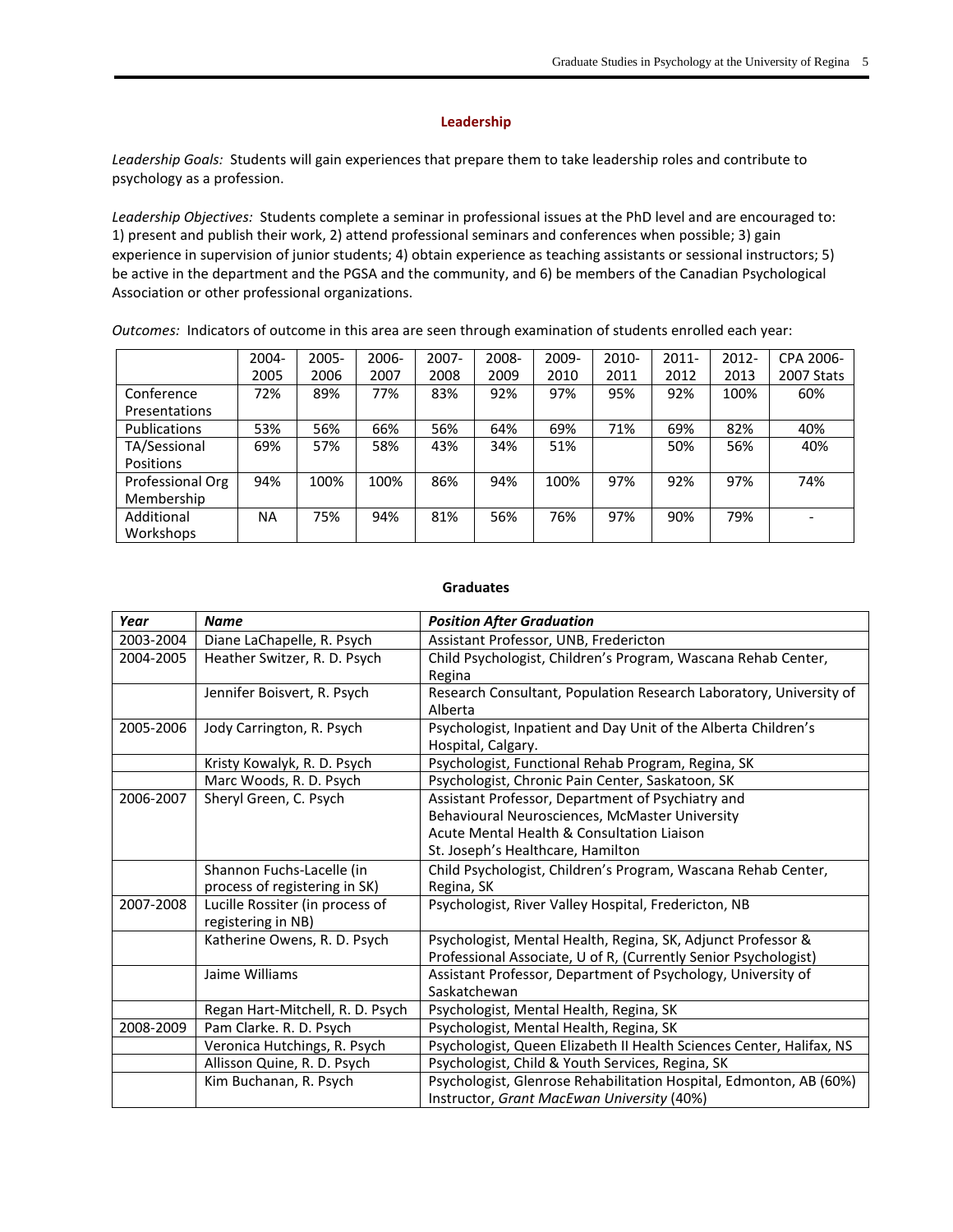| 2009-2010 | Liz Brass, R. D. Psych            | Psychologist, Child and Youth Services, Regina, SK                  |
|-----------|-----------------------------------|---------------------------------------------------------------------|
|           | Nicholas Carleton, R. D. Psych    | Assistant Professor, Department of Psychology, University of Regina |
|           | Jennifer Stapleton, R. D. Psych   | Psychologist, Acute Care, Waterford Hospital, St. John's, NL        |
| 2010-2011 | Michelle Bourgault-Fagnou, R. D.  | Psychologist, Functional Rehab Program, Regina, SK                  |
|           | Psych                             |                                                                     |
|           | Amanda Lints-Martindale,          | Assistant Professor, Department of Clinical Health Psychology,      |
|           | R. Psych                          | University of Manitoba, and Staff Psychologist, Community Mental    |
|           |                                   | Health Program, Steinbach, MB                                       |
|           | Megan Tuttle, R. Psych            | Psychologist, Child and Youth, Regina, SK                           |
| 2011-2012 | Kelsey Collimore, C. Psych        | Postdoctoral Fellow, CANH, now Psychologist, Royal Ottawa Mental    |
|           |                                   | Health Centre, Ottawa, ON                                           |
|           | Jennifer Amy Claude Janzen, R. D. | Psychologist, Adult Mental Health, Regina, SK                       |
|           | Psych                             |                                                                     |
|           | Candice Bovell                    | In process of registering, applying for position in ON              |
|           | Paulette Hunter                   | Assistant Professor, St. Thomas More College, Saskatoon, SK         |
|           | Kim McKay-McNabb                  | Assistant Professor, First Nations University                       |
| 2012-2013 | Atif Shujah                       | Psychologist, Oshawa Psychological and Counselling Services         |
|           | <b>Dufton Lewis</b>               | Recent graduate, applying for position                              |
|           | Melissa Kehler                    | Recent graduate, applying for position                              |
|           | Phil Sevigny                      | Psychologist, Child & Youth Services, Regina Qu'Appelle Health      |
|           |                                   | Region                                                              |
|           | Theresa Dever-Fitzgerald          | Psychologist, St. John Psychology Centre                            |
|           | Meghan Woods                      | Post-doctoral position, University of Regina                        |
|           | Daniel Peluso                     | Psychologist, Ottawa Institute for CBT                              |

# *Graduate Survey*

The past ten graduates of our PhD program completed a survey about our program. Below is a summary of feedback from this survey.

|                                                                                                | 2007-2008                                  | 2008-2009                                  | 2009-2010                                  | 2010-2011                                  | 2011-2012                                  | 2012-2013                                   |
|------------------------------------------------------------------------------------------------|--------------------------------------------|--------------------------------------------|--------------------------------------------|--------------------------------------------|--------------------------------------------|---------------------------------------------|
| To what extent did<br>the program achieve<br>its goal to train you<br>as a scientist           | Completely<br>$-40%$<br>Mostly $-$<br>60%  | Completely<br>$-30%$<br>$Mostlv -$<br>70%  | Completely<br>$-40%$<br>$Mostly -$<br>60%  | Completely<br>$-40%$<br>$Mostly -$<br>60%  | Completely<br>$-60%$<br>$Mostly -$<br>40%  | Completely<br>$-70%$<br>Mostly $-$<br>30%   |
| practitioner?<br>How would you rate<br>the overall quality of<br>the training you<br>received? | $Excellent -$<br>50%<br>$Good - 50%$       | $Excellent -$<br>60%<br>Good $-40%$        | Excellent-<br>60%<br>Good $-40%$           | $Excellent -$<br>50%<br>Good $-50\%$       | Excellent-<br>40%<br>$Good - 60%$          | $Excellent -$<br>40%<br>$Good - 60%$        |
| How prepared did<br>you feel for:                                                              |                                            |                                            |                                            |                                            |                                            |                                             |
| Conducting clinical<br>assessments                                                             | Great $-40%$<br>$Good - 50%$               | Great $-60%$<br>Good $-40%$                | Great $-70%$<br>Good $-30%$                | Great $-60%$<br>$Good - 40%$               | Great-60%<br>Good $-40%$                   | Great $-60%$<br>$Good - 40%$                |
| Conducting clinical<br>interventions                                                           | Great $-60%$<br>Good $-40%$                | Great $-60%$<br>Good $-40%$                | Great $-60%$<br>Good $-40%$                | Great $-60%$<br>Good $-40%$                | Great $-40%$<br>Good $-60%$                | Great $-40%$<br>Good $-60%$                 |
| Consulting with<br>other professionals                                                         | Great $-30%$<br>Good $-40%$<br>Fair $-30%$ | Great $-30%$<br>Good $-40%$<br>Fair $-30%$ | Great $-50%$<br>Good $-50\%$               | Great $-50%$<br>Good $-50%$                | Great $-50%$<br>Good $-40%$<br>Fair $-10%$ | Great $-50%$<br>Good $-40%$<br>Fair $-10%$  |
| Conducting research                                                                            | Great $-90%$<br>$Good-10%$                 | Great $-90%$<br>Good $-10%$                | Great $-80%$<br>Good $-10%$<br>Fair $-10%$ | Great $-70%$<br>Good $-20%$<br>Fair $-10%$ | Great $-40%$<br>Good $-50%$<br>Fair $-10%$ | Great $-40%$<br>$Good - 50%$<br>Fair $-10%$ |
| Consuming research                                                                             | Great $-90%$<br>$Good-10%$                 | Great $-90%$<br>Good $-10%$                | Great $-100%$                              | Great $-90%$<br>Good $-10%$                | Great $-90%$<br>Good $-10%$                | Great $-80%$<br>Good $-20%$                 |
| <b>Teaching</b>                                                                                | Great $-40%$                               | Great $-30%$                               | Great $-30%$                               | Great $-30%$                               | Great $-40%$                               | Great $-40%$                                |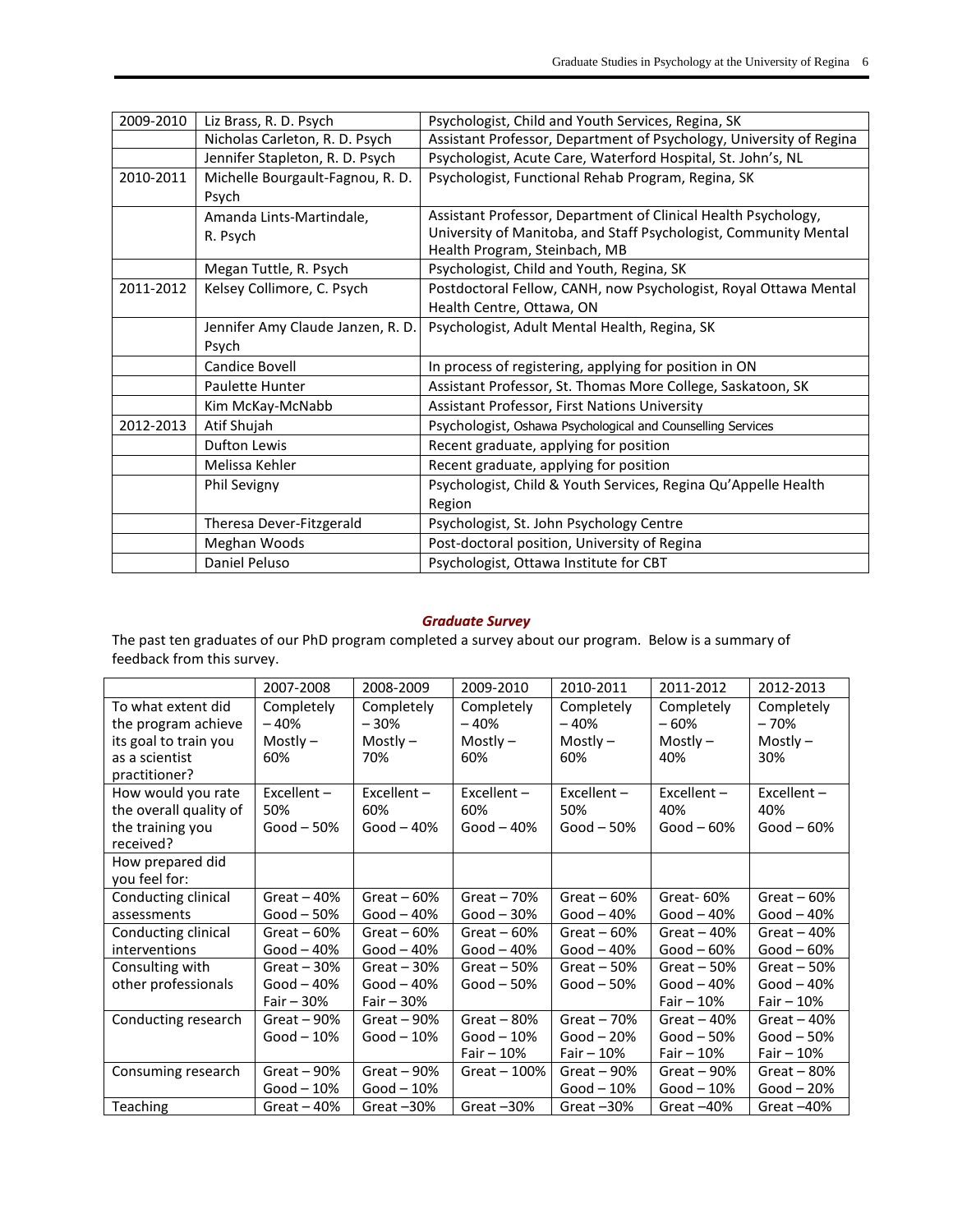| Good – 40% | $\sim$ Good $-30\%$ | Good $-20%$  |              | $\log 20\%$ Good - 20% Good - 20% Good - 20% |                 |
|------------|---------------------|--------------|--------------|----------------------------------------------|-----------------|
| Fair – 20% | Fair – 40%          | $Fair - 40%$ | $Fair - 50%$ | $I$ Fair - 30%                               | $I$ Fair $-40%$ |
|            |                     | Poor $-10\%$ | Poor –10%    | Poor $-10\%$                                 |                 |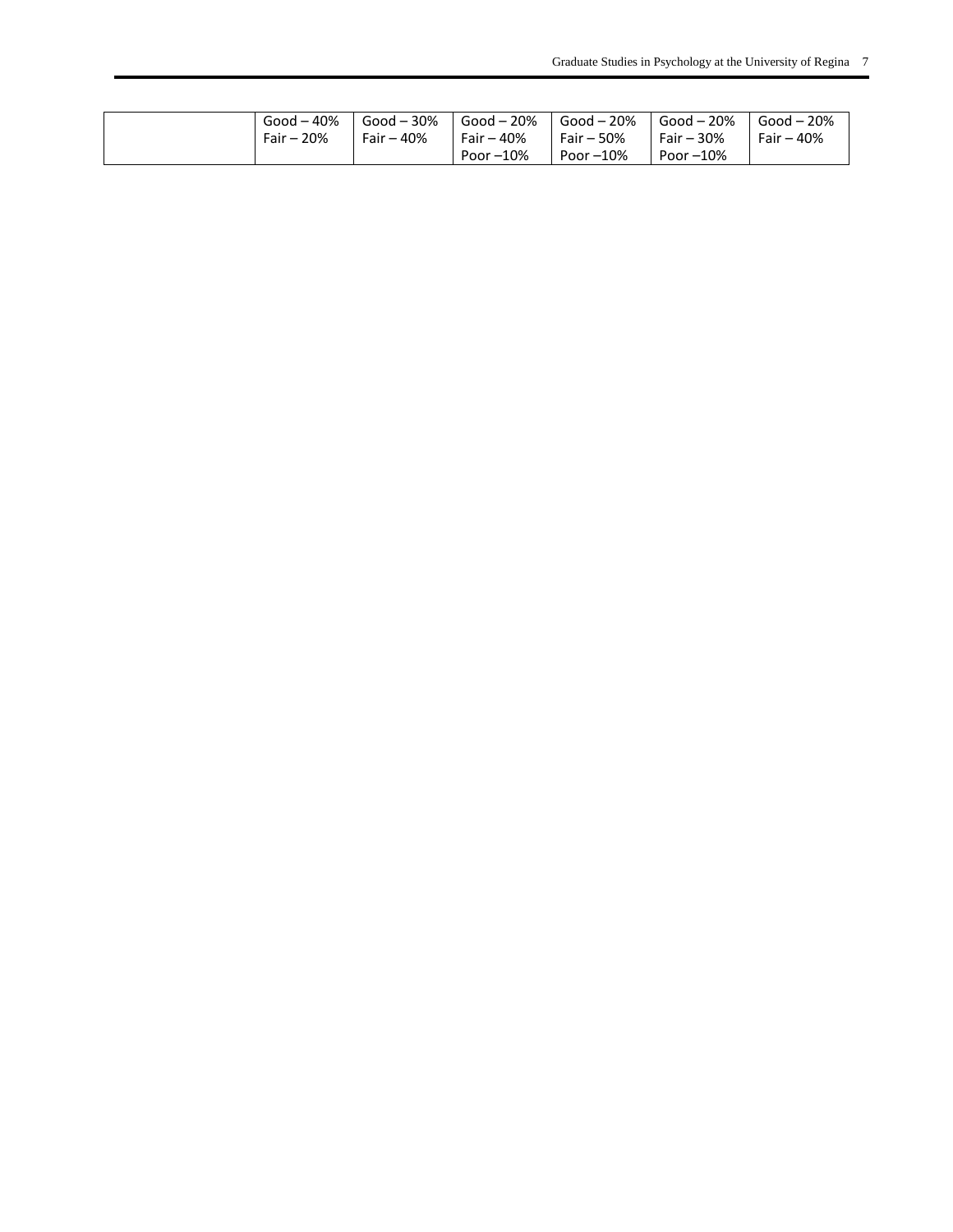| Supervising clinical<br>work                                                                                      | Great $-20%$<br>Good $-30\%$<br>Fair $-40%$<br>Poor $-10%$   | Great $-10%$<br>$Good - 30%$<br>Fair $-50%$<br>Poor $-10%$     | Great $-10%$<br>Good $-30%$<br>Fair $-30%$<br>Poor $-30%$      | Great $-10%$<br>Good-40%<br>Fair $-20%$<br>Poor $-30%$         | Great $-20%$<br>Good-40%<br>Fair $-20%$<br>Poor $-20%$         | Great $-20%$<br>Good $-50%$<br>Fair $-20%$<br>Poor $-10%$      |
|-------------------------------------------------------------------------------------------------------------------|--------------------------------------------------------------|----------------------------------------------------------------|----------------------------------------------------------------|----------------------------------------------------------------|----------------------------------------------------------------|----------------------------------------------------------------|
| Dealing with ethical<br><i>issues</i>                                                                             | Great $-40%$<br>Good $-50%$<br>Fair $-10%$                   | Great $-30%$<br>$Good - 60%$<br>Fair $-10%$                    | Great $-40%$<br>Good $-60%$                                    | Great $-40%$<br>Good $-60%$                                    | Great $-40%$<br>$Good - 60%$                                   | Great $-40%$<br>Good $-60%$                                    |
| Working with diverse<br>clients                                                                                   | Great $-40%$<br>Good $-40%$<br>Fair $-20%$                   | Great $-40%$<br>Good $-40%$<br>Fair $-20%$                     | Great $-60%$<br>Good $-40\%$                                   | Great $-60%$<br>Good $-40%$                                    | Great $-50%$<br>Good $-50\%$                                   | Great $-40%$<br>Good $-60\%$                                   |
| In an overall sense,<br>how satisfied are you<br>with the training you<br>received?                               | very<br>satisfied $-$<br>40%<br>mostly<br>satisfied -<br>60% | very<br>satisfied $-$<br>40%<br>mostly<br>satisfied $-$<br>60% | very<br>satisfied $-$<br>40%<br>mostly<br>satisfied $-$<br>60% | very<br>satisfied $-$<br>30%<br>mostly<br>satisfied $-$<br>70% | very<br>satisfied $-$<br>30%<br>mostly<br>satisfied $-$<br>70% | very<br>satisfied $-$<br>30%<br>Mostly<br>Satisfied $-$<br>70% |
| If a friend of yours<br>was interested in<br>attending graduate<br>school, would you<br>recommend our<br>program? | Yes,<br>$definitely -$<br>70%<br>Yes, I think<br>$so - 30%$  | Yes,<br>$definitely -$<br>60%<br>Yes, I think<br>$so - 40%$    | Yes,<br>$definitely -$<br>80%<br>Yes, I think<br>$so - 20%$    | Yes,<br>$definitely -$<br>70%<br>Yes, I think<br>$so - 30\%$   | Yes,<br>$definitely -$<br>80%<br>Yes, I think<br>$so - 20%$    | Yes,<br>$definitely -$<br>80%<br>Yes, I think<br>$so - 20%$    |

# **Notable Strengths – reported by many students**

Accredited program

Research:

- Quality of research education and training; requiring both MA and PhD
- Availability of multiple research opportunities beyond MA and PhD highly productive research labs
- Quality of research supervisors and committee members
- Flexibility of students to focus on areas of interest
- Collaborative research labs
- Quality of research space

#### Clinical:

- Clinical seminar series involving students from MA to PhD
- Quality of clinical experiences in multiple community settings
- Development of strong assessment skills
- Applied components to assessment courses
- Strong emphasis on empirically supported assessment and intervention
- Emphasis on scientist practitioner model
- Psychology Training Clinic
- Prepared for consultation and interprofessional practice

#### Teaching:

- High quality courses provide foundation for clinical work
- Excellent opportunities for teaching

#### Support:

- Mentorship of DCT
- Strong faculty with expertise and experience
- Supportive clinical supervisors
- Availability of scientist practitioner role models
- Lab space
- Availability of financial support
- Supportive peers in program
- Collaborative program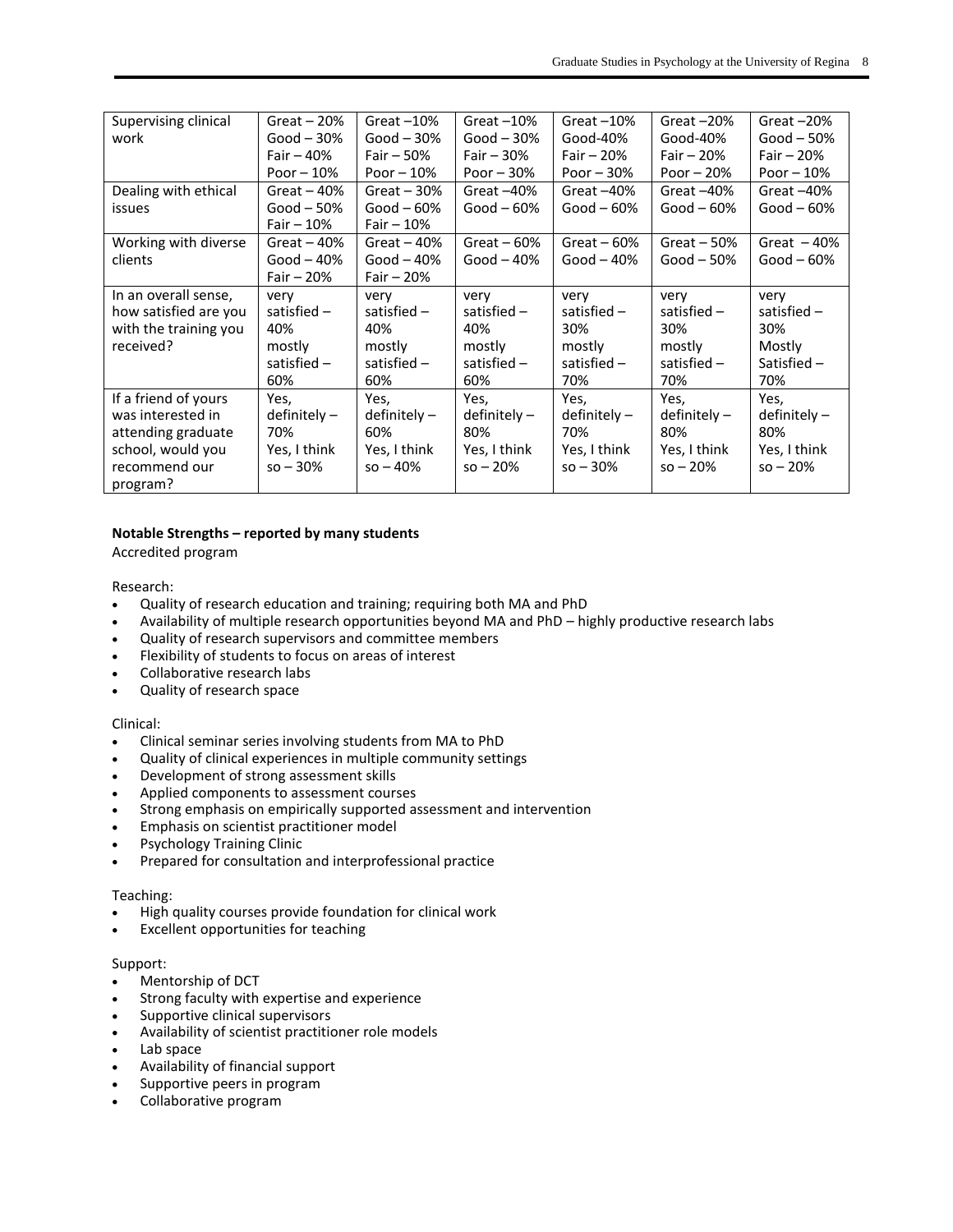Supported to be prepared for diverse roles – research, clinical work, consultation

| <b>Suggested Areas for Development:</b>                                                                                                                        | <b>Clinical Committee Response</b>                                                                                                                                                                                                                                                                                                                                         |
|----------------------------------------------------------------------------------------------------------------------------------------------------------------|----------------------------------------------------------------------------------------------------------------------------------------------------------------------------------------------------------------------------------------------------------------------------------------------------------------------------------------------------------------------------|
| • Provide more opportunities to carry long-term<br>clients throughout training                                                                                 | We continue to look for placements that allow for<br>students to carry long-term clients; the Psychology<br>Training Clinic, for instance, allows students to see clients<br>for up to 8 months, if there is needed. The reality is<br>though that many clients do not want long term therapy<br>and community settings also have a preference for short<br>term services. |
| • As students progress in program, ensure<br>exposure to more complex and challenging cases<br>to assist with transition to residency and work                 | The Clinical Placement Coordinator reviews clinical<br>$\bullet$<br>training and attempts to work with supervisors to ensure<br>that students have increasingly complex cases before<br>residency.                                                                                                                                                                         |
| • Increase difficulty of Neuropsychology (e.g.,<br>presentations and measures)                                                                                 | Unfortunately, the size of the program does not allow for<br>$\bullet$<br>specialized training in neuropsychology at this time;<br>students come into this course with variable knowledge<br>from the undergraduate level and therefore the course<br>provides foundational knowledge.                                                                                     |
| • Add further training in consultation                                                                                                                         | This is now covered in the PhD seminar.<br>$\bullet$                                                                                                                                                                                                                                                                                                                       |
| • Add courses in health psychology                                                                                                                             | We have offered a directed reading before in health<br>$\bullet$<br>psychology; offering of this course on a more consistent<br>basis is something we'd like to work towards, but must be<br>balanced with the demands of the program.                                                                                                                                     |
| • Add courses in child psychopathology,<br>assessment and treatment of children, family<br>therapy                                                             | We would like to offer more courses in child<br>$\bullet$<br>psychopathology, assessment and interventions, but<br>interest in taking these courses has not been sufficient to<br>offer the courses. Many students also feel very strongly<br>about not adding another course.                                                                                             |
| • Include more of an applied component to<br>intervention courses (e.g., developing<br>therapeutic relationships, dealing with<br>therapeutic process issues). | There is a certain amount of knowledge that needs to be<br>$\bullet$<br>shared during courses and the applied experience is best<br>offered in clinical placements. That said, in both<br>treatment courses we have applied components.                                                                                                                                    |
| • Eliminate MA                                                                                                                                                 | We have given serious consideration to elimination of the<br>MA, but continue to feel the benefits of completing the<br>MA out way the negatives (e.g., MA thesis is positive,<br>allow students to terminate after the MA if necessary; Tri-<br>council funding available for the MA, in Saskatchewan<br>those with MA can register).                                     |
| • Have five year minimum for MA and PhD                                                                                                                        | At this time, we do not see ways that it is possible to meet<br>the requirements for CPA accreditation and for the MA<br>and PhD to take five years.                                                                                                                                                                                                                       |
| • Provide course work in clinical supervision*                                                                                                                 | We offer clinical seminarts now in clinical supervision and<br>$\bullet$<br>also a practical in clinical supervision.                                                                                                                                                                                                                                                      |
| • Use U of R psychology clinic in coursework*                                                                                                                  | The U of R Psychology Clinic is used extensively in clinical<br>$\bullet$<br>courses.                                                                                                                                                                                                                                                                                      |
| • Add additional course options in therapy                                                                                                                     | We would like to add more courses, but there are barriers<br>$\bullet$<br>including: 1) low enrolment; and 2) time to completion.<br>For the time being, we will encourage students to explore<br>directed reading options.                                                                                                                                                |
| • Additional opportunities for diverse client<br>contact spanning different therapies and<br>populations                                                       | We continue to look for additional practica for students.<br>$\bullet$<br>Over the past several years, we have been able to secure<br>several new placements. In 2010, we were able to place<br>students in Swift Current and are also able to offer a new                                                                                                                 |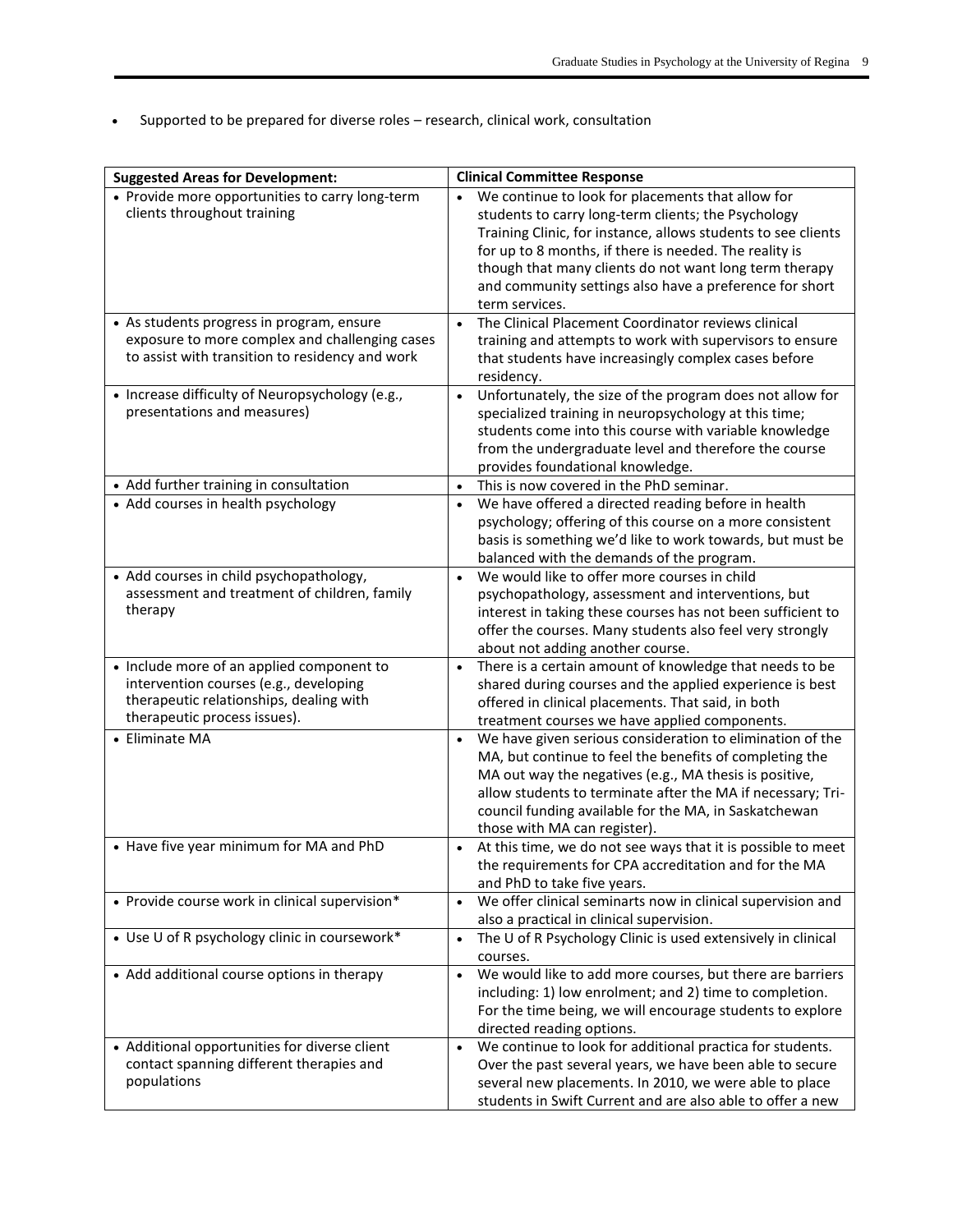|                                                                           | practicum in the Psychology Training Clinic focused on                                                                                                                                                                                                                                                                                                                                                                                                                                                                  |
|---------------------------------------------------------------------------|-------------------------------------------------------------------------------------------------------------------------------------------------------------------------------------------------------------------------------------------------------------------------------------------------------------------------------------------------------------------------------------------------------------------------------------------------------------------------------------------------------------------------|
|                                                                           | trauma symptoms. In 2011, several new placements                                                                                                                                                                                                                                                                                                                                                                                                                                                                        |
|                                                                           | were added as well (e.g., RCMP, Prairie Psychological                                                                                                                                                                                                                                                                                                                                                                                                                                                                   |
|                                                                           | Services, Bariatric Surgery Clinic). In 2012, we added an                                                                                                                                                                                                                                                                                                                                                                                                                                                               |
|                                                                           | assessment practice with Katherine Owens.                                                                                                                                                                                                                                                                                                                                                                                                                                                                               |
| • Additional support for students to complete out<br>of province practica | The MA and PhD are set up so that students can complete<br>$\bullet$<br>out of province practica at several points during their<br>program. The Clinical Placement Coordinator will assist<br>the student in exploring out of province practica that are<br>of interest to the student. We currently have<br>agreements with CAMH in Toronto, St. Joseph's<br>Healthcare in Hamilton, Royal Ottawa Health Care Group,<br>and several settings in Calgary and Edmonton allowing<br>our students to train in these sites. |
| • Add additional practica with more clients in each<br>placement          | The clinical hours that students obtain in our program<br>$\bullet$<br>follow the recommendations set out by CPA. Students<br>obtain experience in at least four settings (one 4-month<br>internship and three practica). The Clinical Placement<br>Coordinator closely monitors hours to ensure that<br>students meet the national standards.                                                                                                                                                                          |
| • More workshops                                                          | Over the past three years, we have offered at least one<br>$\bullet$<br>additional workshop to students each year (e.g.,<br>interprofessional pain workshop).                                                                                                                                                                                                                                                                                                                                                           |
| • Examine case studies                                                    | In the clinical seminar series, we have at least four<br>$\bullet$<br>students present a case each year.                                                                                                                                                                                                                                                                                                                                                                                                                |

# **Financial Support**

# *M.A. Funding*

|                   | 2004-        | 2005-          | 2006-          | 2007-          | 2008-        | 2009-       | 2010-          | 2011-                | 2012-          |
|-------------------|--------------|----------------|----------------|----------------|--------------|-------------|----------------|----------------------|----------------|
|                   | 2005         | 2006           | 2007           | 2008           | 2009         | 2010        | 2011           | 2012                 | 2013           |
|                   | $(n=13)$     | (n=12)*        | $(n=9)*$       | $(n=11)^*$     | $(n=14)^*$   | $(n=13)^*$  | $(n=13)$       | $(n=12)$             | $(n=11)$       |
| Average level of  | \$18,438     | \$19,94        | \$28,187       | \$17,019       | \$18,640     | \$22,432    | \$25,105       | $\overline{$}27,187$ | \$24,082       |
| income:           |              | 6              |                |                |              |             |                |                      |                |
| # of students     | 4            | $\overline{2}$ | $\mathbf 0$    | $\overline{2}$ | $\mathbf{1}$ | $\Omega$    | $\mathbf{1}$   | $\mathbf{1}$         | $\overline{2}$ |
| reporting income  |              |                |                |                |              |             | (lowest)       | (student did         | (lowest)       |
| below \$10,000    |              |                |                |                |              |             | \$8300)        | not apply for        | \$6512)        |
|                   |              |                |                |                |              |             |                | any support)         |                |
| # of students     | 5            | 5              | $\overline{2}$ | 6              | 8            | 6           | $\overline{2}$ | 0                    | $\overline{2}$ |
| reporting income  |              |                |                |                |              | (lowest)    |                |                      |                |
| between \$10,000- |              |                |                |                |              | income      |                |                      |                |
| 19,999            |              |                |                |                |              | $$14,600$ ) |                |                      |                |
| # of students     | $\mathbf{1}$ | 3              | $\overline{3}$ | 3              | 4            | 6           | $\overline{7}$ | 8                    | 4              |
| reporting income  |              |                |                |                |              |             |                |                      |                |
| between           |              |                |                |                |              |             |                |                      |                |
| \$20,000-\$29,999 |              |                |                |                |              |             |                |                      |                |
| # of students     | 3            | $\overline{2}$ | 4              | 0              | $\mathbf{1}$ | 1           | 3              | 3                    | 3              |
| reporting income  |              |                |                |                |              |             |                |                      |                |
| above \$30,000    |              |                |                |                |              |             |                |                      |                |
| % with external   | 31%          | 58.3%          | 78%            | 45%            | 29%          | 54%         | 62%            | 50%                  | 27%            |
| funding           |              |                |                |                |              |             |                |                      |                |
| % with FGSR       | 77%          | 58.3%          | 100%           | 73%            | 50%          | 92%         | 100%           | 83%                  | 91%            |
| funding           |              |                |                |                |              |             |                |                      |                |
| % who obtained    | 38%          | 50%            | 11%            | 27%            | 29%          | 54%         | 92%            | 67%                  | 73%            |
| TA funding        |              |                |                |                |              |             |                |                      |                |
| % who obtained    | 77%          | 83.3%          | 78%            | 64%            | 86%          | 83%         | 77%            | 92%                  | 73%            |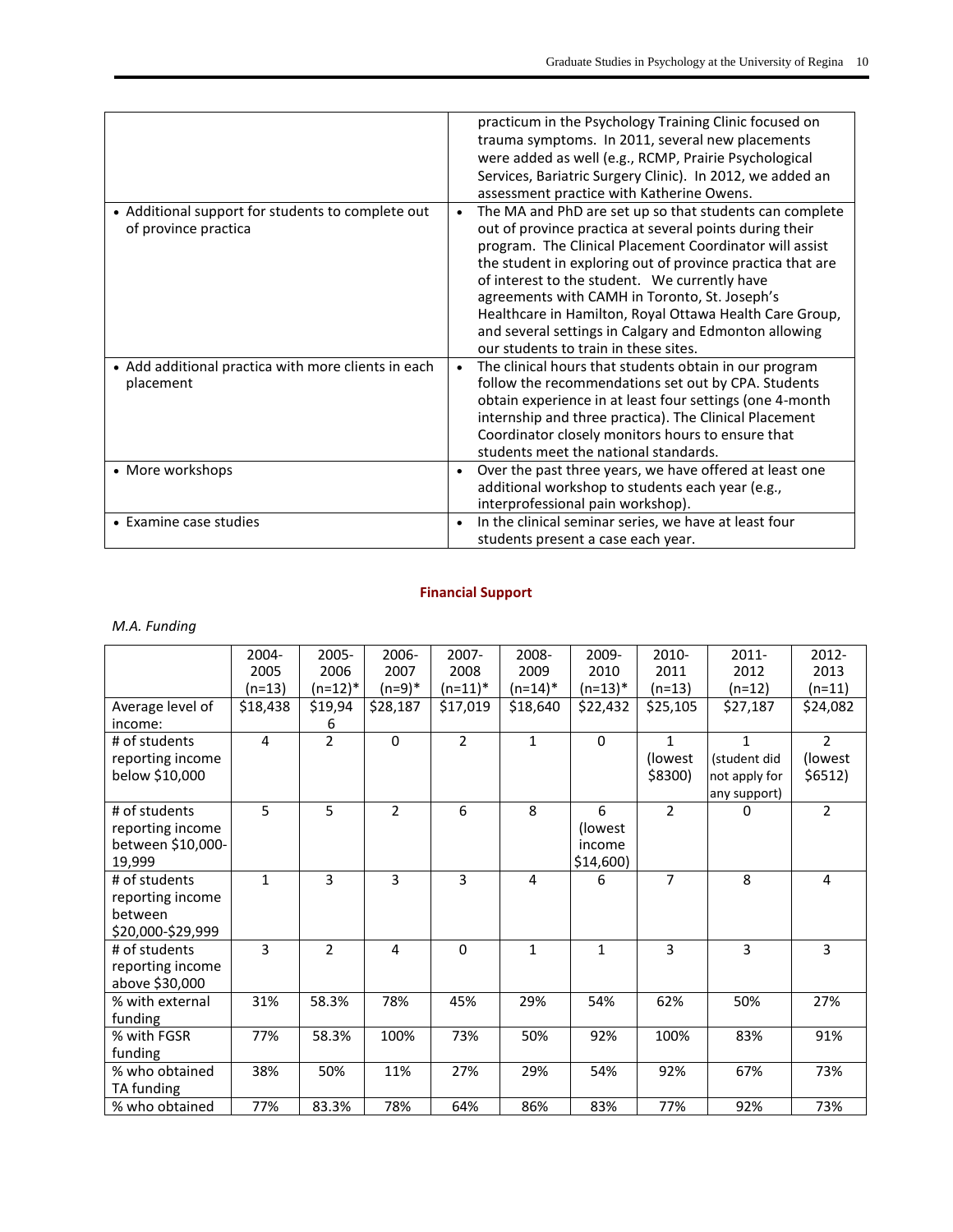| RA funding     |     |       |     |     |    |    |     |     |
|----------------|-----|-------|-----|-----|----|----|-----|-----|
| % who held     | 38% | 16.6% | 0   |     | 1% | 8% | 17% | 27% |
| outside        |     |       |     |     |    |    |     |     |
| employment     |     |       |     |     |    |    |     |     |
| % who obtained | 38% | 33.3% | 33% | 27% |    |    |     |     |
| a Sask Health  |     |       |     |     |    |    |     |     |
| Bursary        |     |       |     |     |    |    |     |     |

*\* excludes 2 students because data unavailable because student on leave or ABD*

# *Ph.D. Funding*

|                             | 2004-          | 2005-          | 2006-          | 2007-          | 2008-          | 2009-          | 2010-          | 2011-          | 2012-          |
|-----------------------------|----------------|----------------|----------------|----------------|----------------|----------------|----------------|----------------|----------------|
|                             | 2005           | 2006           | 2007           | 2008           | 2009           | 2010           | 2011           | 2012           | 2013           |
|                             | $(n=19)$       | $(n=13)^*$     | $(n=15)^*$     | $(n=17)^*$     | $(n=14)^*$     | $(n=18)^*$     | $(n=15)^*$     | $(n=18)$       | $(n=16)^*$     |
| Average level               | \$38,342       | \$37,858       | \$33,379       | \$28,903       | \$27,598       | \$26,584       | \$26,866       | \$32,215.88    | \$27,596.28    |
| of income:                  |                |                |                |                |                |                |                |                |                |
| # of students               | $\overline{2}$ | $\mathbf{1}$   | $\overline{4}$ | $\overline{3}$ | $\overline{2}$ | $\overline{5}$ | $\overline{4}$ | $\overline{5}$ | $\overline{3}$ |
| reporting                   |                |                |                |                |                | (lowest        | (lowest        | (lowest        | (lowest        |
| income between              |                |                |                |                |                | \$14,300)      | $$16,000$ )    | \$6944)        | \$13334)       |
| \$0-19,999                  |                |                |                |                |                |                |                |                |                |
| # of students               | $\overline{7}$ | $\overline{3}$ | $\overline{2}$ | $\overline{7}$ | 8              | $\overline{7}$ | $\overline{4}$ | $\overline{3}$ | $\overline{4}$ |
| reporting                   |                |                |                |                |                |                |                |                |                |
| income between              |                |                |                |                |                |                |                |                |                |
| \$20,000-\$29,999           |                |                |                |                |                |                |                |                |                |
| # of students               | $\overline{2}$ | $\overline{5}$ | 4              | $\overline{4}$ | $\overline{4}$ | $\overline{3}$ | $\overline{6}$ | $\overline{4}$ | $6\,$          |
| reporting<br>income between |                |                |                |                |                |                |                |                |                |
| \$30,000-\$39,999           |                |                |                |                |                |                |                |                |                |
| # of students               | 8              | 4              | 5              | $\overline{3}$ | $\Omega$       | $\overline{3}$ | $\mathbf{1}$   | 6              | $\overline{3}$ |
| reporting                   |                |                |                |                |                |                |                |                |                |
| income above                |                |                |                |                |                |                |                |                |                |
| \$40,000                    |                |                |                |                |                |                |                |                |                |
| % with major                | 58%            | 76.9%          | 53%            | 59%            | 57%            | 56%            | 47%            | 67%            | 75%            |
| external                    |                |                |                |                |                |                |                |                |                |
| funding                     |                |                |                |                |                |                |                |                |                |
| % with FGSR                 | 53%            | 61.5%          | 87%            | 53%            | 50%            | 44%            | 47%            | 55%            | 59%            |
| funding                     |                |                |                |                |                |                |                |                |                |
| % who                       | 58%            | 46.1%          | 53%            | 41%            | 36%            | 56%            | 47%            | 40%            | 41%            |
| obtained                    |                |                |                |                |                |                |                |                |                |
| TA/sessional                |                |                |                |                |                |                |                |                |                |
| funding                     |                |                |                |                |                |                |                |                |                |
| % who                       | 37%            | 46.1%          | 47%            | 47%            | 71%            | 56%            | 67%            | 72%            | 47%            |
| obtained RA                 |                |                |                |                |                |                |                |                |                |
| funding                     |                |                |                |                |                |                |                |                |                |
| % who held                  | 21%            | 38.5%          | 53%            | 35%            | 14%            | 28%            | 20%            | 22%            | 12%            |
| outside                     |                |                |                |                |                |                |                |                |                |
| employment                  |                |                |                |                |                |                |                |                |                |
| % who<br>obtained a Sask    | 21%            | 7.6%           | 6%             | $\mathbf 0$    | 0              | 11%            | <b>NA</b>      | <b>NA</b>      | <b>NA</b>      |
|                             |                |                |                |                |                |                |                |                |                |
| Health bursary              |                |                |                |                |                |                |                |                |                |

**\* excludes those who are on or have completed the pre-doctoral internship**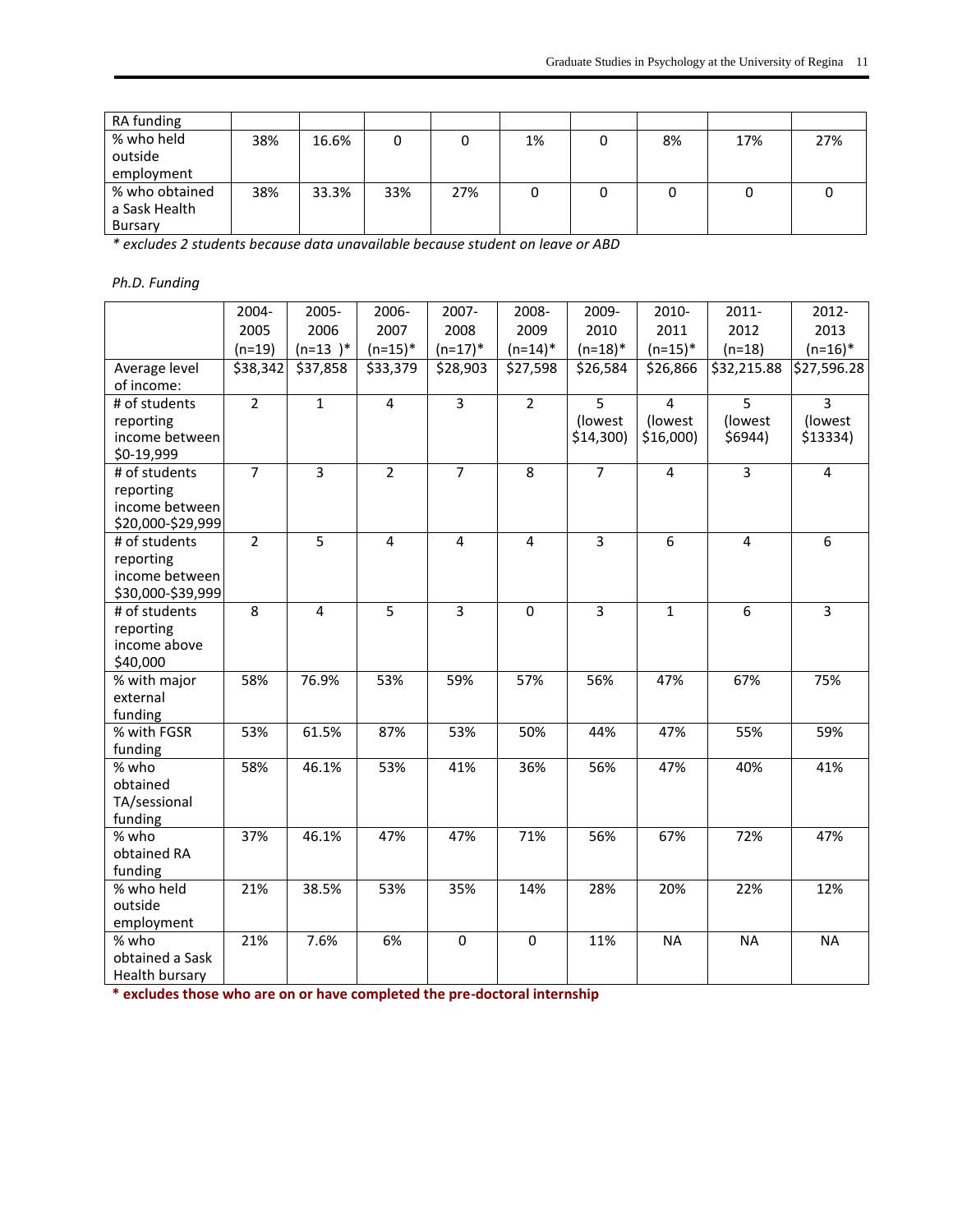|                 | $2002 -$                     | $2003 -$              | 2004-          | $2005 -$   | 2006-   | $2007 -$           | 2008-            | 2009-  | $2010 -$          | $2011 -$  | 2012-     |
|-----------------|------------------------------|-----------------------|----------------|------------|---------|--------------------|------------------|--------|-------------------|-----------|-----------|
|                 | 2003                         | 2004                  | 2005           | 2006       | 2007    | 2008               | 2009             | 2010   | 2011              | 2012      | 2013      |
| Number of M.A.  | 6/6                          | 7/6                   | 4/3            | 6/5        | 4/4     | 6/6                | 6/5              | 6/6    | 6/NA              | 5/NA      | 6/NA      |
| <b>Students</b> |                              | (1 student            |                | (1 student |         |                    |                  |        |                   |           |           |
| Admitted/       |                              | withdrew              |                | withdrew   |         |                    |                  |        |                   |           |           |
| Number of MA.   |                              | after 1 <sup>st</sup> |                | after 1st  |         |                    |                  |        |                   |           |           |
| Graduates from  |                              | semester)             |                | semester)  |         |                    |                  |        |                   |           |           |
| Class To Date   |                              |                       |                |            |         |                    |                  |        |                   |           |           |
| MA Time to      | 29                           | 35                    | 26             | 27         | 25      | 28                 | 28               | 23     | <b>NA</b>         | <b>NA</b> | <b>NA</b> |
| Completion      | months                       | months                | months         | months     | months  | months             | months           | months |                   |           |           |
| Number of       | $\overline{2}$               | 5                     | 5              | 4          | 6       | 2                  | 7                | 3      | 6                 | 8         | 4         |
| Ph.D. Students  |                              |                       |                |            |         |                    |                  |        |                   |           |           |
| Admitted        |                              |                       |                |            |         |                    |                  |        |                   |           |           |
| Number of       | $\Omega$                     | $\mathbf{1}$          | $\overline{2}$ | 3          | 2       | 4                  | 3                | 2      | 3                 | 3         | 7         |
| Ph.D. Graduates |                              |                       |                |            |         |                    |                  |        |                   |           |           |
| PhD Time to     | $\qquad \qquad \blacksquare$ | 67 m                  | 46 &           | 54,58,     | 57&     | 57, 60,            | 47, 51, 50*, 70, |        | 48, 50,           | 51, 59,   | 48,       |
| Completion      |                              |                       | 72 m           | 60 m       | $62*$ m | 72, 77, m 55, 78 m |                  | 96* m  | 64, 70 m 79, 80 m |           | 63,67,    |
|                 |                              |                       |                |            |         |                    |                  |        |                   |           | 68, 76,   |
|                 |                              |                       |                |            |         |                    |                  |        |                   |           | 80 m      |

# **Program Statistics**

\* student transferred to clinical from an experimental program

## **Other Student Statistics**

|                      | As of 2011           | As of 2012           | As of 2013           | CPA 2006-2007 |
|----------------------|----------------------|----------------------|----------------------|---------------|
| Average time to      | 28.7 months (last 43 | 28.3 months (last 49 | 28.0 (last 53        | NA            |
| completion MA        | graduates 2003-2011) | graduates 2003-2012) | graduates 2003-2013) |               |
| Average time to      | 7.62 years           | 7.38 years           | 7.59                 | 7.28 years    |
| completion for total | (20 graduates        | (23 graduates        | (31 graduates        |               |
| program (MA & PhD)   | 2003-2011)           | 2003-2012)           | 2003-2013)           |               |
| for all students     |                      |                      |                      |               |
| Withdrew from MA     | 2 of 62 admissions   | 2 of 67 admissions   | 2 of 73 admissions   | NA            |
| program before       | 2001-2011            | 2001-2012            | 2001-2013            |               |
| completion           |                      |                      |                      |               |
| Withdrew from PhD    | 2 of 55 admissions   | 2 of 59 admissions   | 2 of 63 admissions   | <b>NA</b>     |
| program before       | 2001-2011            | 2001-2012            | 2001-2013            |               |
| completion           |                      |                      |                      |               |
| Current percentage   | 26.3% (out of 38)    | 26% (out of 46)      | 21% (out of 42)      | 16.5%         |
| male                 |                      |                      |                      |               |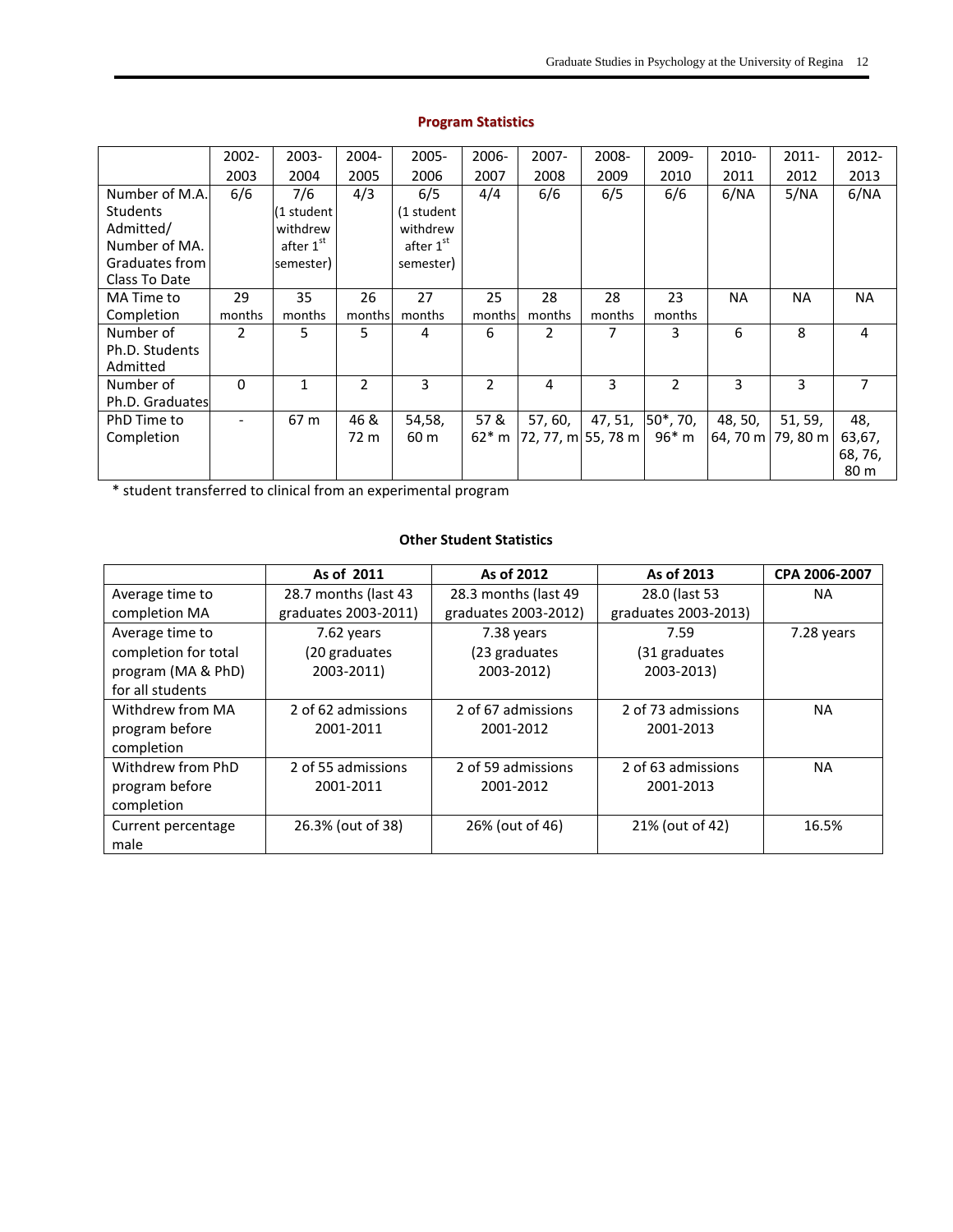# **Faculty Statistics**

|                         | $U$ of R         | $U$ of R  | $U$ of R       | $U$ of R       | $U$ of R  | $U$ of R  | <b>CPA</b> |
|-------------------------|------------------|-----------|----------------|----------------|-----------|-----------|------------|
|                         | 2007-2008        | 2008-2009 | 2009-2010      | 2010-2011      | 2011-2012 | 2012-2013 | 2006-2007  |
| Authors/co-authors of   | 100%             | 100%      | 100%           | 100%           | 100%      | 100%      | 93%        |
| papers at professional  |                  |           |                |                |           |           |            |
| or scientific meetings  |                  |           |                |                |           |           |            |
| Authors/co-authors of   | 100%             | 100%      | 100%           | 100%           | 100%      | 100%      | 84%        |
| articles in refereed    |                  |           |                |                |           |           |            |
| journals                |                  |           |                |                |           |           |            |
| Member of Journal       | 30%              | 30%       | 40%            | 40%            | 30%       | 33%       | 43%        |
| editorial board         |                  |           |                |                |           |           |            |
| Thesis supervisor       | 80%              | 80%       | 90%            | 90%            | 80%       | 100%      | 89%        |
| Thesis supervisor       | 40%              | 20%       | 11%            | 22%            | 20%       | 10%       | 67%        |
| (complementary          |                  |           |                |                |           |           |            |
| faculty)                |                  |           |                |                |           |           |            |
| Recipients of grants or | 100%             | 100%      | 100%           | 100%           | 90%       | 89%       | 77%        |
| contracts               |                  |           |                |                |           |           |            |
| Members in              | 100%             | 100%      | 100%           | 100%           | 100%      | 100%      | 93%        |
| professional            |                  |           |                |                |           |           |            |
| associations            |                  |           |                |                |           |           |            |
| Engaged in              | 90%              | 90%       | 90%            | 100%           | 100%      | 100%      | 73%        |
| professional practice   |                  |           |                |                |           |           |            |
| Engaged in              | 100%             | 94%       | 100%           | 100%           | 100%      | 100%      | 86%        |
| professional practice   |                  |           |                |                |           |           |            |
| (adjunct)               |                  |           |                |                |           |           |            |
| Registered in program   | 90%              | 90%       | 90%            | 100%           | 100%      | 100%      | 84%        |
| jurisdiction            |                  |           |                |                |           |           |            |
| Registered in program   | 100%             | 94%       | 100%           | 100%           | 100%      | 92%       | 89%        |
| jurisdiction (adjunct)  |                  |           |                |                |           |           |            |
| Male tenured            | 40%              | 40%       | 40%            | 40%            | 40%       | 33%       | 39%        |
| Male non-tenured        | $\overline{0\%}$ | 0%        | 0%             | 10%            | 10%       | 11%       | 10%        |
| Female tenured          | 40%              | 40%       | 50%            | 40%            | 40%       | 44%       | 39%        |
| Female non-tenured      | 20%              | 20%       | 10%            | 10%            | 10%       | 11%       | 12%        |
| Total number of core    | 10               | 10        | 10             | 10             | 10        | 9         | 10.5       |
| faculty                 |                  |           |                |                |           |           |            |
| Total number of         | 10               | 10        | $\overline{9}$ | $\overline{9}$ | 10        | 10        | 10.2       |
| complementary           |                  |           |                |                |           |           |            |
| faculty                 |                  |           |                |                |           |           |            |
| Total number of         | 13               | 16        | 16             | 19             | 22        | 26        | 24.9       |
| adjunct faculty &       |                  |           |                |                |           |           |            |
| professional associates |                  |           |                |                |           |           |            |